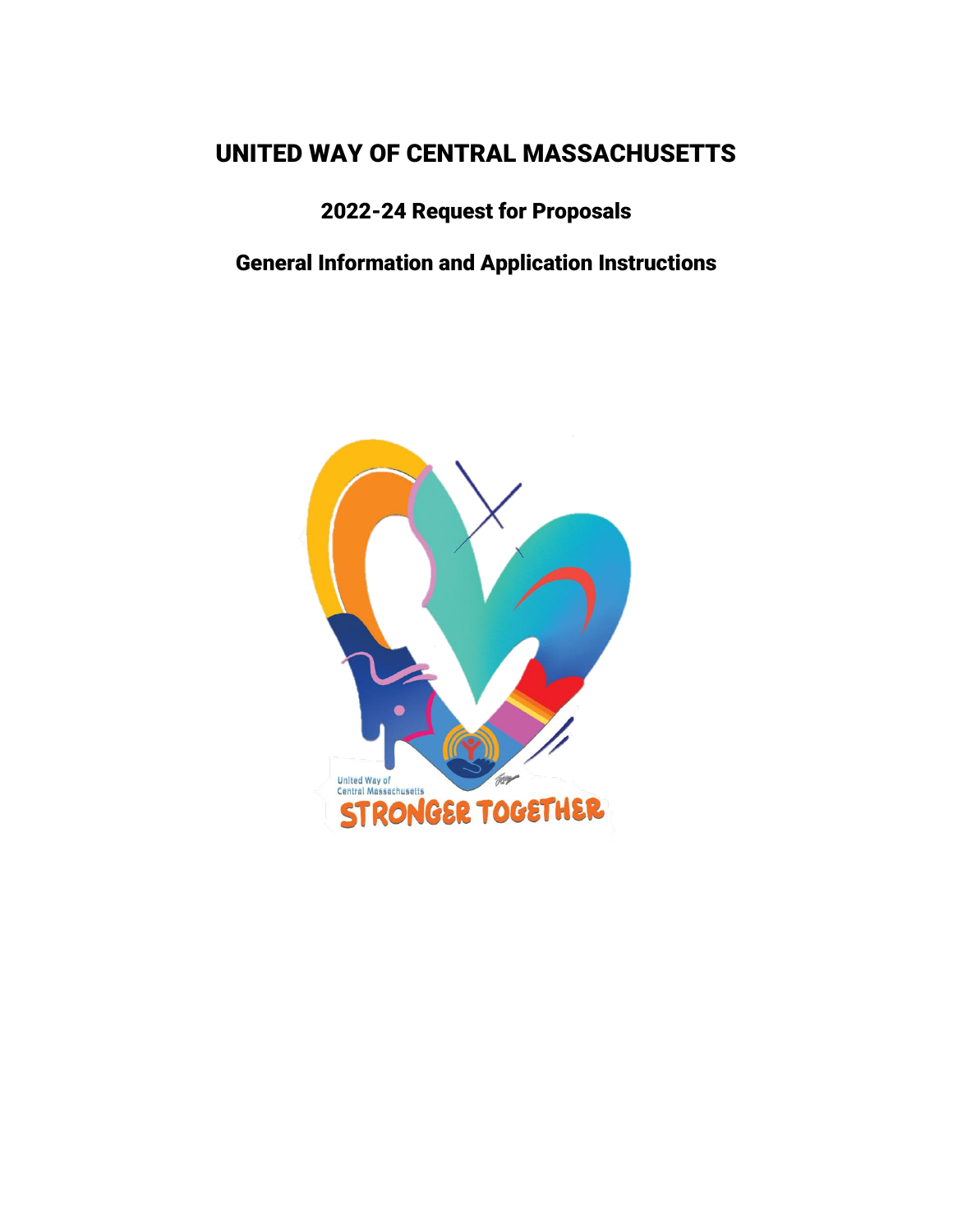## **Contents**

| $\bullet$ |
|-----------|
|           |
|           |
|           |
|           |
|           |
|           |
|           |
|           |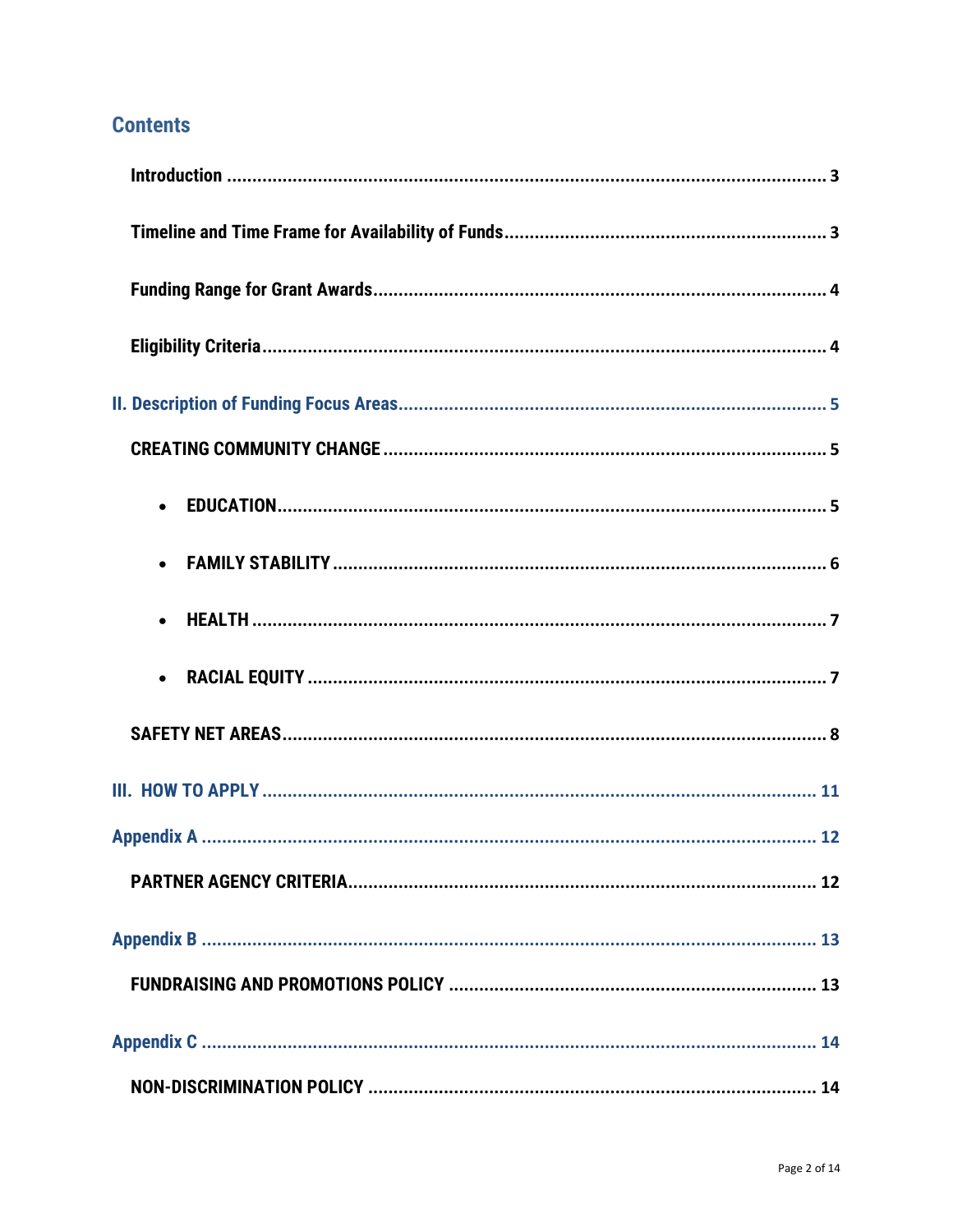#### **I. General Information**

#### <span id="page-2-0"></span>**Introduction**

United Way's vision for Central Massachusetts is to LIVE UNITED by investing in educational opportunities, supporting strong families and building healthy communities. For 100 years United Way has been connecting people and resources to improve the community. Our work is futurefocused around access to education, family economic opportunity, and physical and mental health supports as well as being committed helping people of all ages with the critical issues of today. This is the core of what United Way has done for the past century and meeting the immediate basic needs of the most vulnerable among us remains a key part of our work.

Our experiences during the COVID-19 pandemic have shown clearly that there are significant gaps for certain neighborhoods, populations, and economic groups in our communities. Additionally, many families who were previously thriving have experienced illness, furloughs, layoffs, housing and food insecurity, and the challenge of balancing employment with the needs of their children. This health crisis has challenged us all to work in new ways and to think about the how and why of the way things have traditionally been done. There has been a clarion call for equity and to address racial injustice.

United Way of Central Massachusetts (UWCM) has been thriving as a convener to proactively meet the immediate needs of our community – pivoting where needed and rapidly deploying resources to serve those most in need. We recognize that the nonprofit sector continues to meet extraordinary demands and is adapting to evolving community and political conditions. We hope to bring forward this invitation to apply for funding in such a way as to reduce barriers for some of our community partners who may not have had the organizational capacity or history previously to qualify for a grant. Above all, we are hoping to solicit responses from non-traditional partners who are lending their unique strengths to serving disenfranchised members of our community – those whose voices need to be elevated to improve the fabric of our community. We want to foster an environment where diverse groups feel supported, listened to, and empowered.

#### <span id="page-2-1"></span>**Timeline and Time Frame for Availability of Funds**

## **The deadline to apply is January 31, 2022 by 4 pm.**

Please reach out to Kerry Conaghan directly if you have any questions about the application or the process. An information session will be offered via zoom on January 5, 2022 from 2:30 - 4:00 pm. Office hours will be available on Mondays in January at 10:00 am using the same meeting link: <https://us02web.zoom.us/j/8459364596>

Funding for this grant will begin on October 1, 2022 and end on September 30, 2024. The amount of funding may be adjusted after the first year based on the fundraising campaign and program performance. Those award amounts will be determined at the June Board of Director's meeting.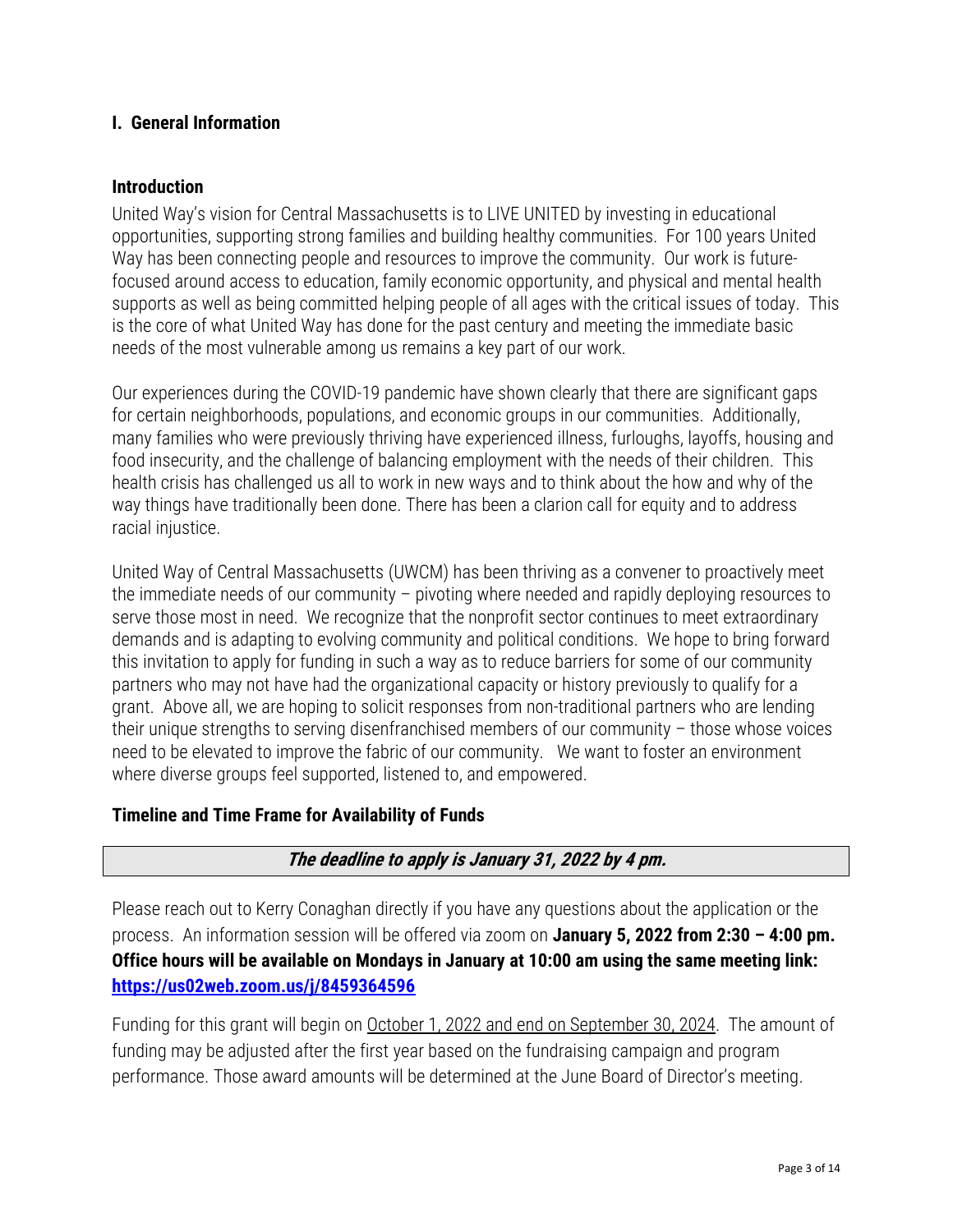#### <span id="page-3-0"></span>**Funding Range for Grant Awards**

UWCM determines its funding pool amount based on its annual fundraising Campaign. Typically, annual grants range from \$10,000-\$90,000.

#### <span id="page-3-1"></span>**Eligibility Criteria**

UWCM has identified some basic criteria which agencies must meet in order to apply for funding. Every organization/program/collaborative meeting all the criteria specified below is welcome to apply for UWCM funds.

#### Preference will be given to applicants who demonstrate commitment to diversity, inclusion, and equity in their practice, governance, and results. (Board, staff, population served)

**Geographic Area:** The proposed program must have a physical location within the UWCM service area and provide services to individuals residing within one or more of the cities/towns listed. The organizational applicant may have an address outside of the UWCM service area as long as they can demonstrate an authentic connection to the local community.

The following communities are included in the UWCM service area:

| Auburn           | <b>Barre</b>  | <b>Brookfield</b> | Boylston        | Douglas      |
|------------------|---------------|-------------------|-----------------|--------------|
| East Brookfield  | East Douglas  | Grafton           | Holden          | Hubbardston  |
| Leicester        | Millbury      | New Braintree     | Northbridge     | Northborough |
| North Brookfield | <b>Oakham</b> | Oxford            | Paxton          | Princeton    |
| Rutland          | Spencer       | Sterling          | Shrewsbury      | Sutton       |
| Upton            | Uxbridge      | West Boylston     | West Brookfield | Worcester    |

Restrictions on the use of UWCM Funds: UWCM funds may not be used for capital purposes, endowments, debt reduction, and campaigns to elect candidates or promote a partisan cause, supplanting existing ongoing organization operations, or programs that promote religious or sectarian activities, such as religious worship, instruction, or proselytizing.

**Reporting Requirements:** UWCM requires one interim and one final report annually.

**Partner Agency Criteria (Appendix A):** The Partner Agency Criteria lists all the requirements for a funding partnership with UWCM.

**Fundraising and Promotions Policy (Appendix B):** The Fundraising and Promotions Policy lists selected actions for funded organizations to implement in order to advance their partnership with UWCM.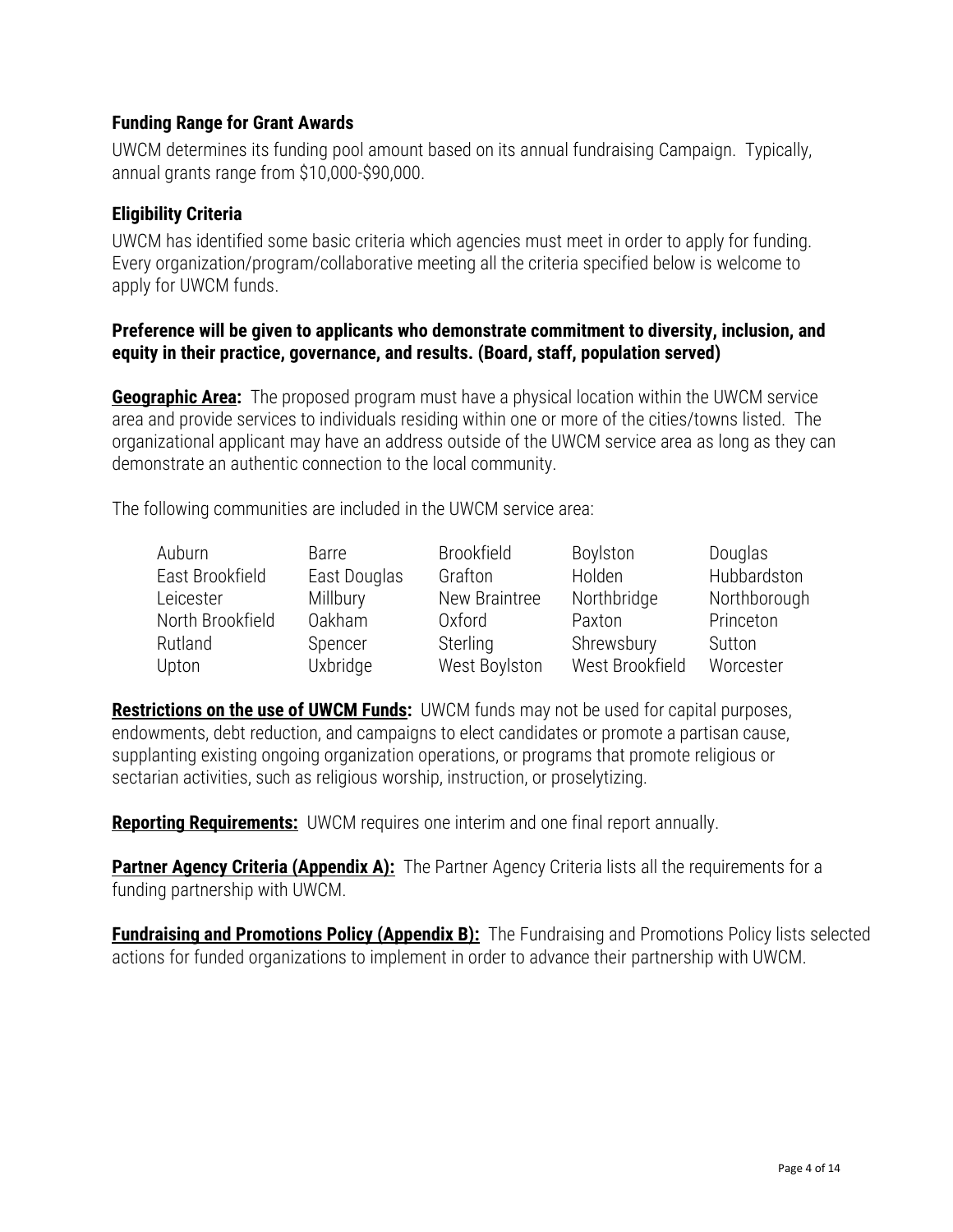## <span id="page-4-0"></span>II. Description of Funding Focus Areas

### <span id="page-4-1"></span>**CREATING COMMUNITY CHANGE**

UWCM wants all children and youth to succeed to improve the community. We understand that there are many barriers to achieving this vision for all children and youth, including the overwhelming impacts of poverty, societal injustices, inequity and missed opportunities for optimum engagement. To address these challenges, UWCM strives for all children to receive a 21st century education that encompasses learning and supports at home, in school and within the community; in order to be ready for college, career and life; have the best possible physical health and wellness; and for all families to be economically stable and resilient.

#### **Preference will be given to applications that demonstrate an understanding of and directly address racial, economic, and/or opportunity gaps.**

| <b>EDUCATION</b><br>$\Rightarrow$ Early Childhood<br><b>Development</b><br>$\Rightarrow$ Youth<br><b>Development</b> | <b>FAMILY</b><br><b>STABILITY</b><br>$\Rightarrow$ Workforce<br><b>Development</b><br><b>Family</b><br><b>Financial</b><br><b>Supports</b> | <b>HEALTH</b><br>$\Rightarrow$ Healthy Eating<br>$\Rightarrow$ Wellness<br>$\Rightarrow$ Risk<br><b>Prevention</b> | <b>RACIAL</b><br><b>EQUITY</b><br>$\Rightarrow$ Advocacy<br>$\Rightarrow$ Training |
|----------------------------------------------------------------------------------------------------------------------|--------------------------------------------------------------------------------------------------------------------------------------------|--------------------------------------------------------------------------------------------------------------------|------------------------------------------------------------------------------------|
|----------------------------------------------------------------------------------------------------------------------|--------------------------------------------------------------------------------------------------------------------------------------------|--------------------------------------------------------------------------------------------------------------------|------------------------------------------------------------------------------------|

UWCM will entertain proposals in the following impact areas to advance this work:

#### <span id="page-4-2"></span>**EDUCATION**

This focus area builds toward high school graduation, a major milestone on the path to successful adulthood. Over their lifetime, high school graduates earn 74% more than those who drop out. High school graduation is the single most powerful predictor of whether a young person coming from generations of poverty will break the cycle. Strategies:

## EARLY CHILDHOOD EDUCATION AND DEVELOPMENT

- Increase assessment and screenings for the early identification and support of children with developmental or behavioral concerns;
- Increase the number of children who improve in identified ways so they are ready to learn when they enter school; $1$
- Increase the number of children 0-K who participate in high-quality center-based, or formal home-based programming.<sup>2</sup>

**<sup>1</sup> United Way supports programs that have tools to assess gains in literacy, numeracy and self-regulation skills.**

**<sup>2</sup> For purposes of this RFP, High Quality encompasses programs that are accredited by the National Accreditation for the Education of Young Children (NAEYC) for programs that have at least 30% of children from low-income families.**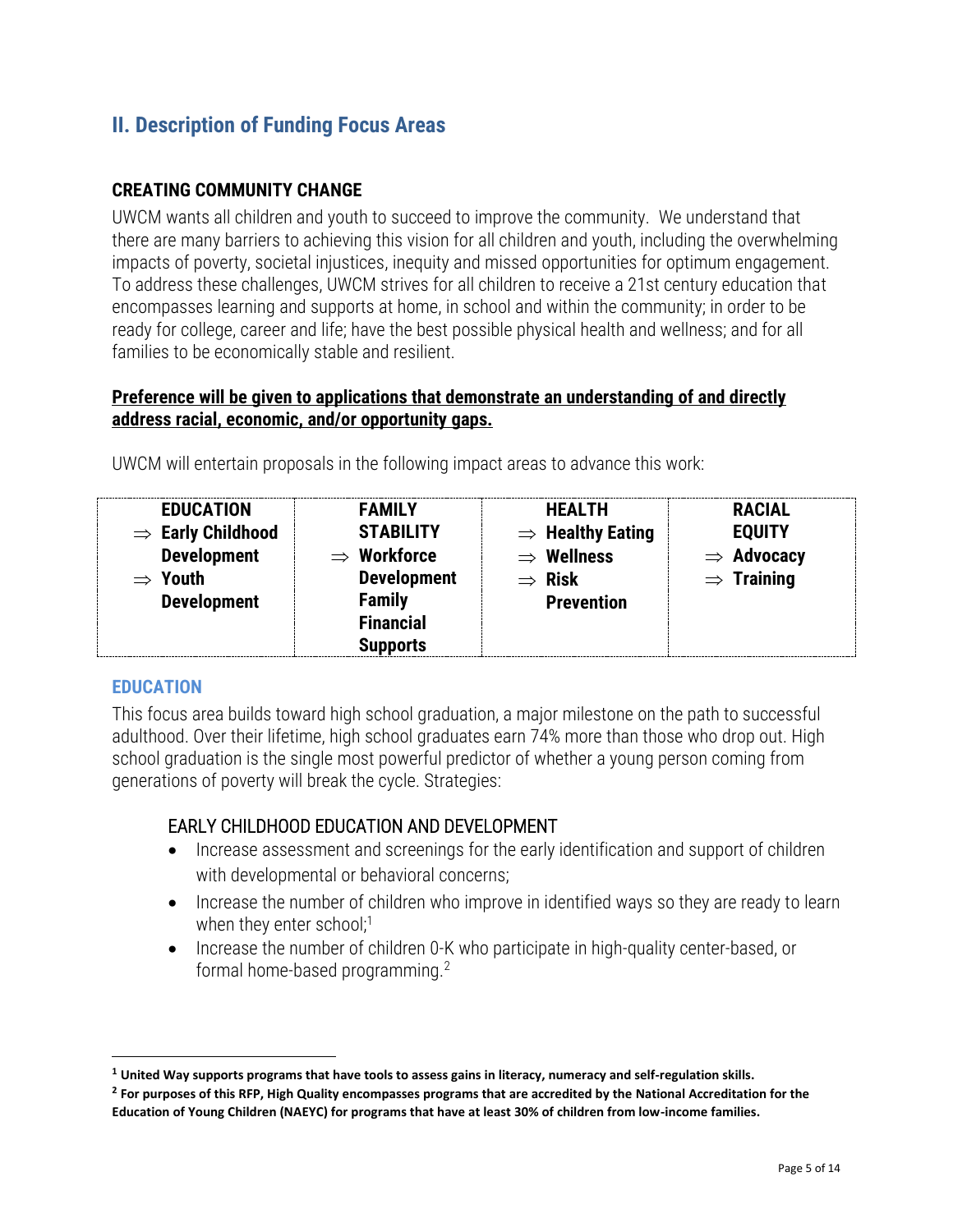## **YOUTH DEVELOPMENT**

- Adopt early warning indicators such as monitoring attendance, behavior, and academic course completion to assess whether children are on track or in need of additional supports or interventions;
- Relatedly, ensure that students who are identified with developmental delays, behavioral or mental health concerns, or other identified risk factors are provided with an individualized plan of prevention, intervention, and enrichment services that include family engagement and support;
- Increase the number of children reading at grade level by third grade;
- Increase the number of students who score proficient or better on statewide academic assessments;
- Increase the number of children and youth with access to on-site mental and behavioral health services;
- Increase the number of youth ages 5 to 19 with formal mentors; affordable, high quality out-of-school time; and academically enriched summer learning programs;
- Increase the number of youth ages 14-19 engaged in leadership development or civic engagement programs and summer and year-round employment.

#### <span id="page-5-0"></span>FAMILY STABILITY

Family-sustaining employment is the foundation of financial stability. Almost 25% of adults in the United States earn less than \$27,000 a year in jobs that offer no health care, benefits, or paid sick leave. These workers often struggle to afford food, rent, childcare, and transportation, with little left over for saving and investing.

Research suggests that low socioeconomic status contributes to an increased risk for abuse and educational neglect because it is linked to the family structure, parents' views on punishment, and lack of access to resources. Low-income families lack both social and economic resources. They usually do not have a network of support from friends and family, and it is difficult for them to access necessities for their children's well-being. They typically experience higher levels of stress, which is exacerbated when a caregiver loses a job or remains underemployed.

Families need a steady source of income that covers the cost of basic necessities before they can make more long-term financial decisions regarding savings and asset building. Now more than ever before, educational attainment is fundamental to the long-term earning potential of an individual. It is critical to connect disconnected youth and adult learners with alternative education and work experience opportunities that will allow them to access sustainable wages and future economic opportunity. Strategies:

#### **WORKFORCE DEVELOPMENT**

- Successful completion of adult basic education, ESL, HiSET (GED) and/or workforce training programs;
- Increase access for high-need families to career development/career advancement services;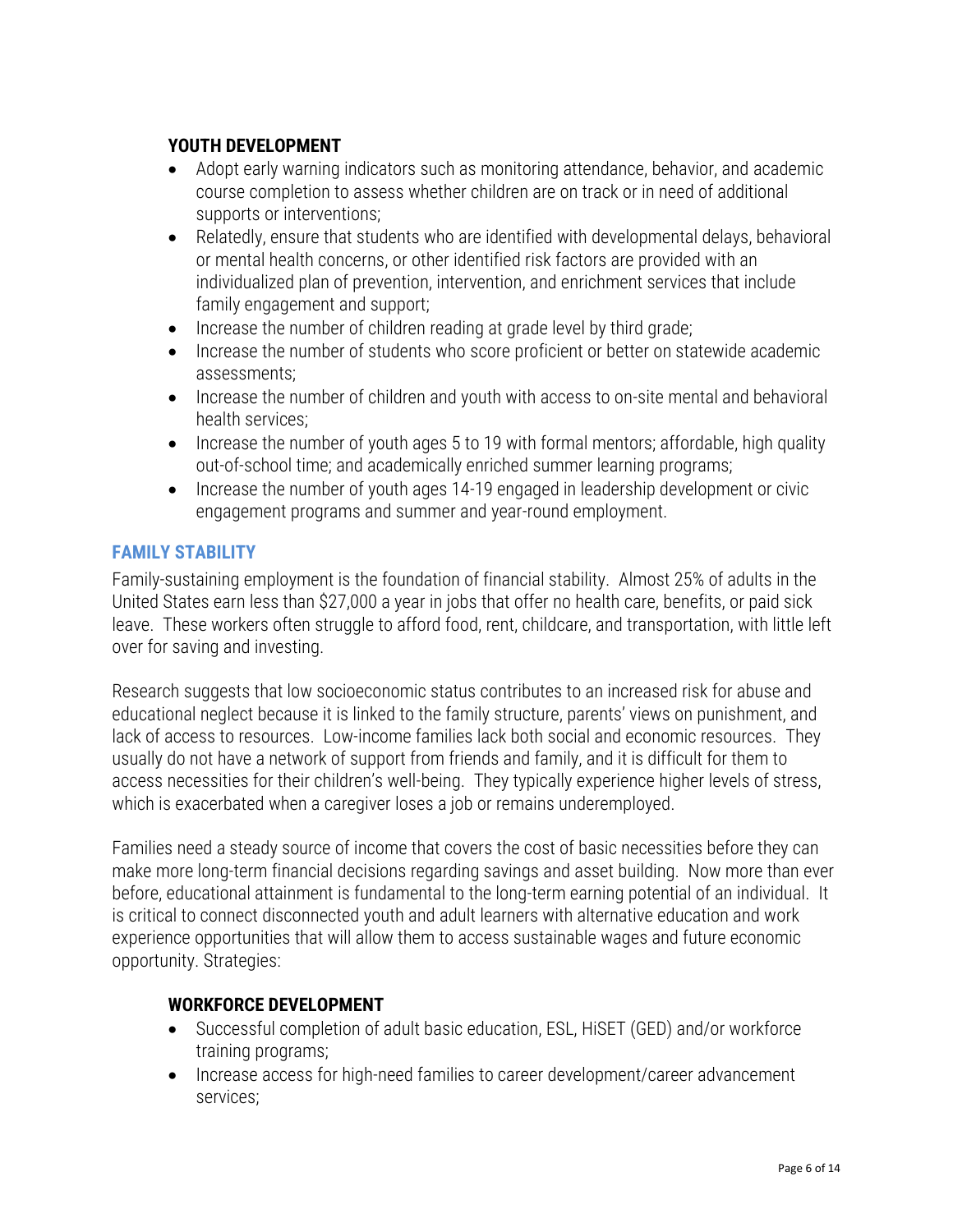• Increase the number of post-High School age youth who are able to successfully transition to college or career.

## **FAMILY SUPPORT**

- Increase necessary supports to high-need families such that they are able to maintain a stable household and to build assets;
- Increase access for high-need families to enhanced financial management services that would include education about EITC, financial literacy, banking, and benefits eligibility.

#### <span id="page-6-0"></span>HEALTH

Although lifestyle choices are frequently perceived as personal decisions, they are made within a system of social and environmental influences that can make healthier choices more or less accessible, affordable, comfortable, and safe. Research has shown that behavior change is more likely to endure when a person's environment is simultaneously changed in a manner that supports the behavioral change. Therefore, interventions should address not only the intentions and skills of individuals, but also their social and physical environments, including the social networks and organizations that affect them. Strategies:

## **HEALTHY EATING**

• Amplify efforts to increase year-round access to nutritious foods for families, particularly fruits and vegetables.

## **PHYSICAL ACTIVITY AND WELLNESS**

- Increase opportunities and spaces for physical exercise and play for both children and adults that are free from crime, violence, and pollution;
- Increase the amount of time spent on healthful activities by allowing community members to use school buildings and grounds outside of school hours for recreational or health-promoting programs.
- Reduce barriers to accessing mental and behavioral health supports.

## **RISK PREVENTION**

• Increase evidence-based prevention programs for youth/adults to avoid or reduce risky behaviors (e.g. alcohol, drug abuse, unprotected sexual activity)

#### <span id="page-6-1"></span>RACIAL EQUITY

UWCM believes at its core that all members of the central Massachusetts community are to be valued and respected without bias based on differences. We believe that differences make our community stronger. We want to ensure that racial justice leaders have the resources they need to make lasting change in our community. We will entertain proposals for programs that advance racial equity and anti-racism work. Strategies:

> • Systemic change and advocacy: action-oriented programs that give voice to work that will permanently dismantle structures and processes that create disparities for the BIPOC community.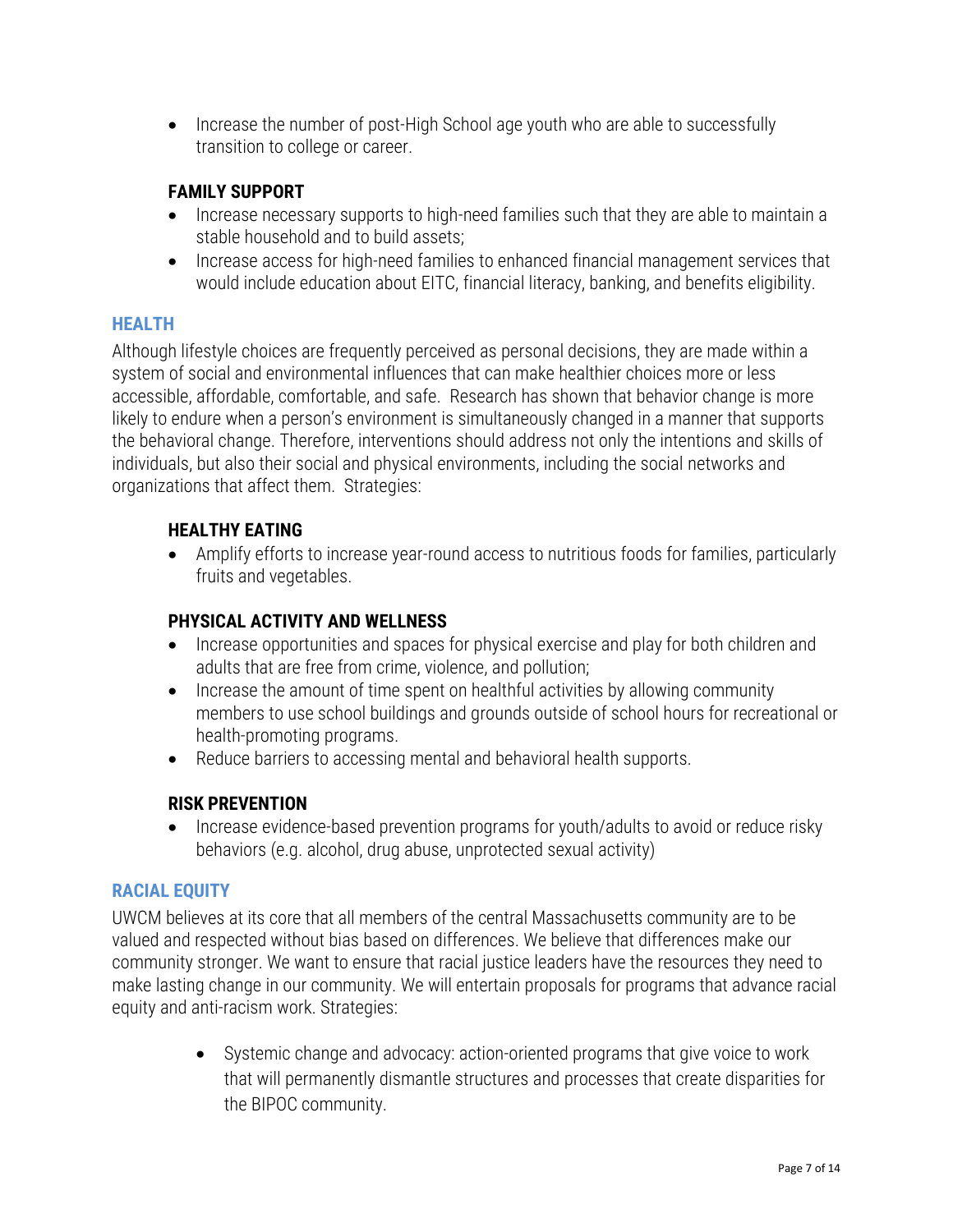• Training: programs and workshops for individuals and organizations that develop foundational understanding of racial and social justice, broaden the conversation on antiracism, and/or strengthen a culture of inclusion and belonging.

### **BASIC NEEDS GRANTS**

UWCM will provide grants annually for programs that operate as a "safety net." The overarching goal of this funding strategy is to provide services to stabilize those of us who are unable to meet our basic needs due to conditions that create vulnerability. The following are some examples of services that would fall into this area.

| <b>CRISIS</b><br><b>FOOD/BENEFITS</b><br><b>INTERVENTION</b><br>$\Rightarrow$ Food Distribution<br><b>Disaster response</b><br><b>Eligibility</b><br>$\Rightarrow$<br>$\Rightarrow$<br><b>Crisis mental</b><br><b>Assistance</b><br>regarding benefits<br>health/social<br>service intervention<br><b>Non-medical trauma</b><br>$\Rightarrow$<br>response<br><b>Detoxification</b> | <b>PROTECTIVE</b><br><b>SHELTER</b><br><b>SERVICES</b><br>$\Rightarrow$ Homelessness<br><b>Advocacy</b><br>$\Rightarrow$ Diversion<br>Legal<br><b>Housing</b><br><b>Representation</b><br>supports<br><b>Bill/Rep Payee</b> |
|------------------------------------------------------------------------------------------------------------------------------------------------------------------------------------------------------------------------------------------------------------------------------------------------------------------------------------------------------------------------------------|-----------------------------------------------------------------------------------------------------------------------------------------------------------------------------------------------------------------------------|
|------------------------------------------------------------------------------------------------------------------------------------------------------------------------------------------------------------------------------------------------------------------------------------------------------------------------------------------------------------------------------------|-----------------------------------------------------------------------------------------------------------------------------------------------------------------------------------------------------------------------------|

#### <span id="page-7-0"></span>SAFETY NET AREAS

#### **CRISIS INTERVENTION**

UWCM will fund programs geared to short term interventions directed at stabilizing people impacted by disaster, being traumatized or attacked, an addiction, untreated mental illness or from living in a state of unremitting poverty.

#### **FOOD**

UWCM seeks to reduce food insecurity by supporting programs that directly assist clients who are in need of food due to being homebound, elderly, or disabled and those programs, which in addition to providing food, assists clients who are eligible for state/federal benefits with obtaining such assets.

#### **PROTECTIVE SERVICES**

UWCM recognizes that some people need assistance with having their rights protected or restored, and/or help with managing their finances so that they can maintain their independence. We will fund programs that provide protection or legal assistance because of rights having been violated or being in danger of such and those that help with managing finances for those identified as needing such, or who may be in danger of exploitation.

#### **SHELTER**

UWCM will fund programs that provide intervention for those on the verge of losing their housing so that individuals and families retain or find permanent housing. Mediation, counseling, and other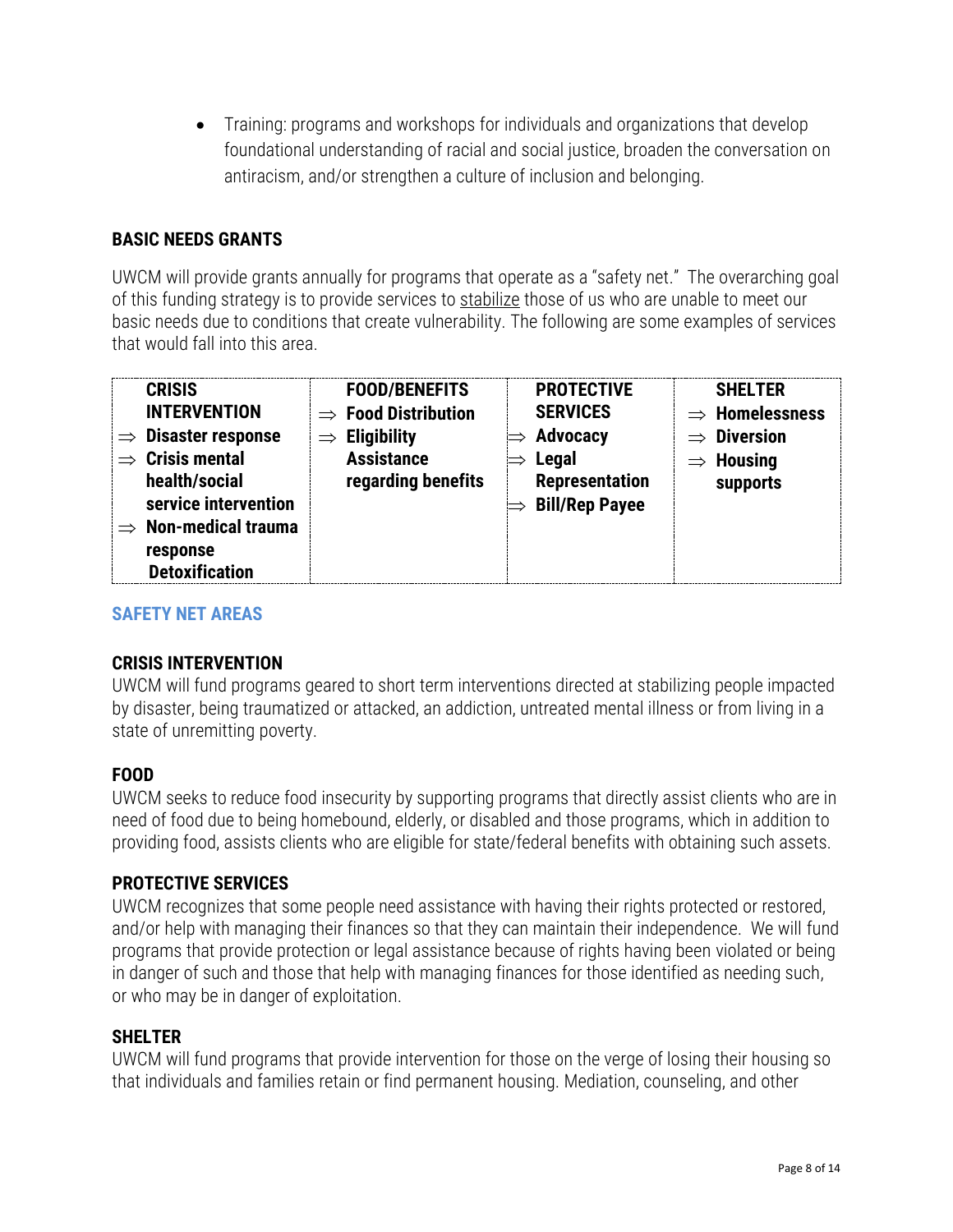supportive services that allow residents to remain housed. Programs that provide emergency, short term shelter and/or transitional housing as a step toward helping people gain permanent housing.

#### **REQUIRED PROGRAM COMPONENTS**

#### All programs that receive funding must:

- 1. Be able to articulate the goals of the program, and have several data points you will measure to demonstrate the program's effectiveness.
- 2. Focus on eliminating disparities by identifying and reaching high need populations.
- 3. Improve access to services by reducing barriers.
- 4. Demonstrate sensitivity to cultural diversity, including but not limited to offering bi-lingual services where English is not the primary language of clients.
- 5. Utilize evidence-based programming and/or emerging best practice.
- 6. Involve program beneficiaries in the planning and evaluation of the program.
- 7. Be willing to actively participate in United Way Roundtables to share information, best practices and collective problem-solving.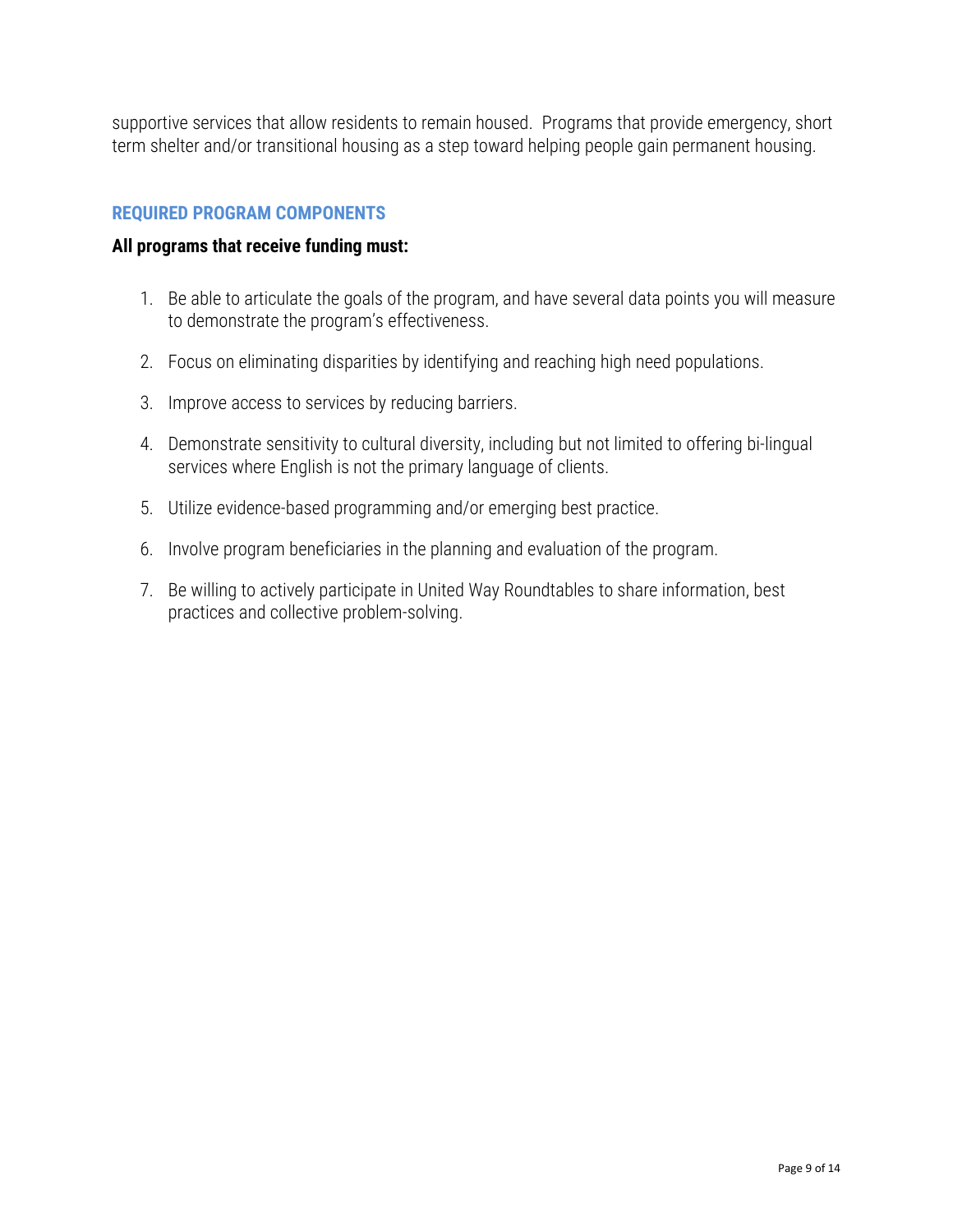#### **GLOSSARY OF TERMS**

**At-risk** reflects the probability or prevalence of risk factors that raise the chance of poor outcomes within a specific population or subgroup.

**Basic Needs** is the need for food, housing, legal protection, and/or crisis intervention

**BIPOC** Black, Indigenous, People of Color

**Collaborations** can be comprised of a range of activities from shared grants and contracts to full-service integration with shared service plans, staffing, and databases. All collaborations must be formal and evidenced by one or more of the following: contracts; shared service plans; common intake and registration procedures; the removal of multiple waiting periods across programs; memoranda of understanding; shared grants; partnership agreements. United Way will not consider referrals alone as collaboration.

**Comprehensive scope of services** are services that recognize and are set up to respond to the multiple factors that can contribute to a desired outcome of an individual.

**Embedded** programs function within the context of a larger program and deliver specialized services on-site.

**Equity** is a principle and process that promotes fair conditions for all persons to fully participate in society. It recognizes that while all people have the right to be treated equally, not all experience equal access to resources, opportunities or benefits. Achieving equality does not necessarily mean treating individuals or groups in the same way; it may require the use of specific measures to ensure fairness.

**Holistic** is taking into account all of somebody's physical, mental, and social conditions.

**Indicators** are measures, for which data are available, that helps to quantify the achievement of an outcome.

**Outcome** is a desired state of well-being for children, families, and communities.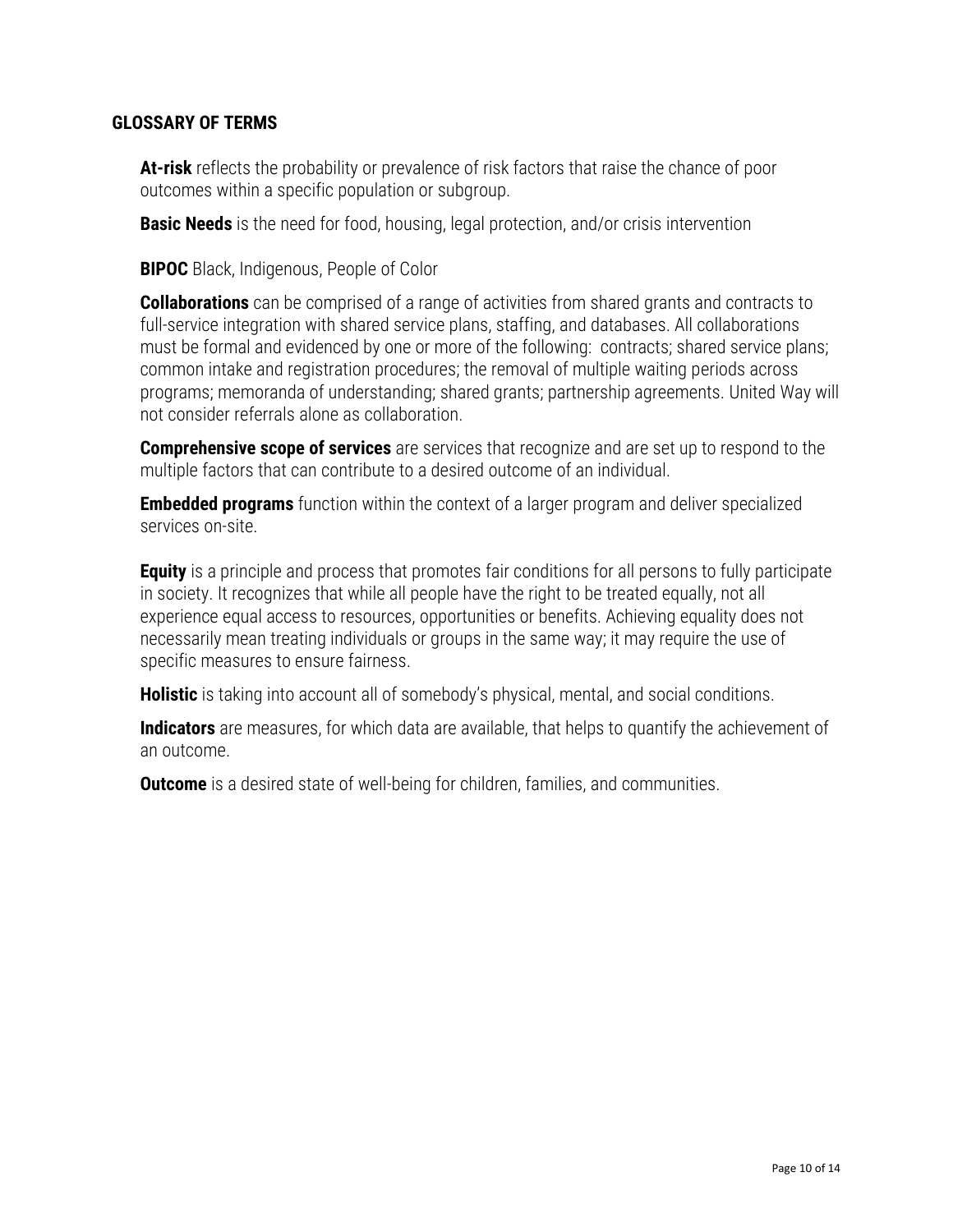## <span id="page-10-0"></span>**III. HOW TO APPLY**

- 1. A pdf of the proposal questions and components is available at **[www.unitedwaycm.org.](http://www.unitedwaycm.org/)** The actual application will need to be completed via our secure online system, e-CImpact.
- 2. For new agencies, prior to beginning the application, pre-register and receive your application login information by completing the online survey at **https://agency.e**cimpact.com/login.aspx?org=23520U. (0=zero) We will then review and authorize the registrant to access the system.
- 3. All documents, including the required attachments, must be received by the deadline of January 31, 2022 at 4:00 pm.

#### **Agency Level Attachments**

501(c)(3) Letter Board-approved operating budget Form 990 Board of Directors list w/contact info and terms Staff and Board Demographics Non-Discrimination Policy - on agency letterhead

#### **Program Level Attachments**

Collaboration Agreements Evaluation Tools Optional – slideshow, video or other media explaining your program

For assistance at any time during the application process, please email or call: Kerry Conaghan: [kerry.conaghan@unitedwaycm.org,](mailto:kerry.conaghan@unitedwaycm.org) ext. 262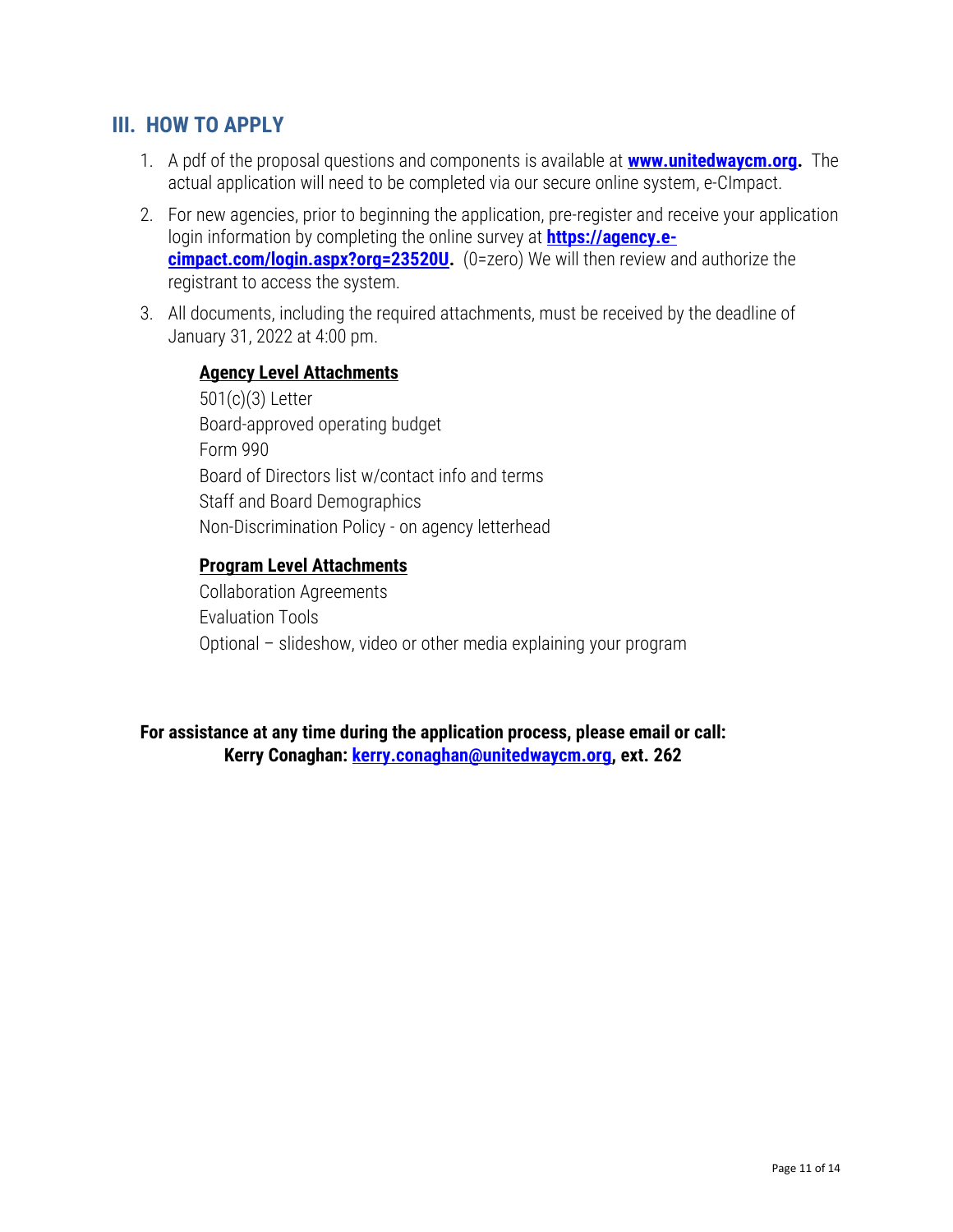## <span id="page-11-0"></span>Appendix A

## <span id="page-11-1"></span>**PARTNER AGENCY CRITERIA**

Organizations that receive UWCM funding do so under the following agreement. The organization:

- Has been in existence for a minimum of three years.
- Conducts the program in accordance with the approved proposal and budget or a mutually approved revision.
- Submits program progress, outcomes and beneficiary reports as requested by United Way.
- Is legally incorporated as a not-for-profit charitable organization for which donations are tax deductible under Section 501(c)(3) of the Internal Revenue Code.
- Complies with all applicable federal, state and local laws and regulations relating to its business, including but not limited to its fundraising, accounting and payment of taxes.
- Is registered and files public annual financial reports with the Division of Public Charities of the Attorney General's Office and the Office of the Massachusetts Secretary of State.
- Has an annual audit completed no later than six months after the end of the organization's fiscal year by a certified public accountant pursuant to and in accordance with FASB and AICPA standards. If Organization's budget is less than \$499,999, the organization may substitute an auditor's review. United Way will not accept a compilation, a statement of financial position or a statement of activities (including from organizations with budgets less than \$100,000).
- Is a private, not for profit, with an uncompensated Board of Directors that governs the Organization, and to whom the Executive Director/CEO reports. The Board meets regularly and establishes and enforces policy.
- Demonstrates efforts to recruit diverse representation of the community for service on its Board. It is strongly recommended that the applicant's Board of Directors have representation from central Massachusetts as well.
- Complies with all federal and state laws and regulations concerning discrimination, and has a non-discrimination policy for the program that applies to all volunteers, staff, and service recipients that would expressly prohibit discrimination on the basis of race, color, religion, national origin, gender, sexual orientation, age, disability, or economic condition (See Appendix C).
- Educates its Board and staff regarding the partnership between UWCM and the Organization.
- Complies with UWCM's Fundraising and Promotions Policy (See Appendix B).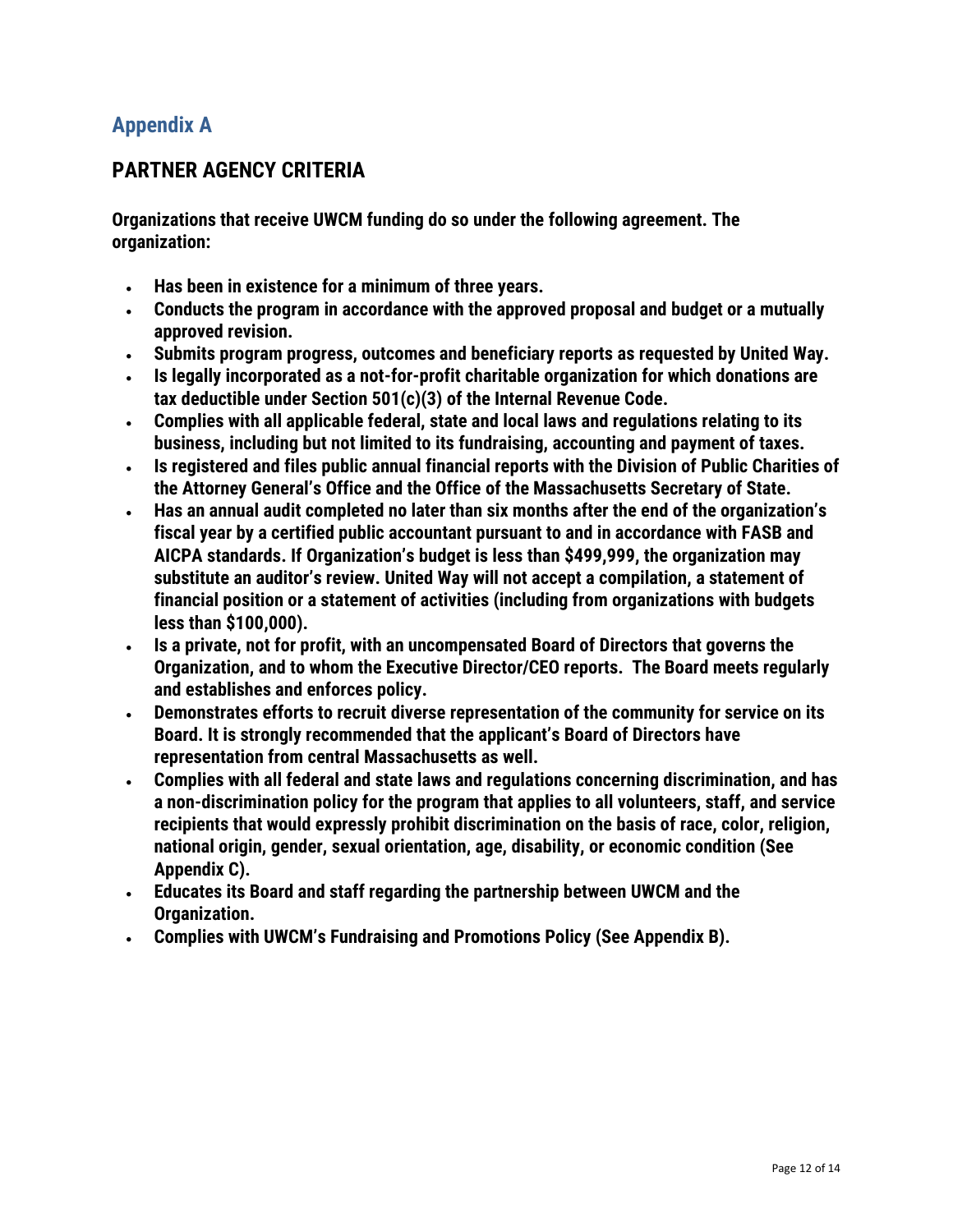## <span id="page-12-0"></span>Appendix B

## <span id="page-12-1"></span>**FUNDRAISING AND PROMOTIONS POLICY**

United Way of Central Massachusetts (UWCM) delivers long-term, positive impact to our community by funding programs in the areas of health, education, and financial stability; as well as safety net services for individuals and families who are dealing with a crisis. Protecting the integrity of our role as trusted steward of community fundraising and grant making is of the highest importance. With that in mind, we require UWCM-funded programs and partner agencies to align their fundraising and promotional activities along the following guidelines:

#### **A. Fundraising**

UWCM recognizes the right and responsibility of a funded organization to generate support for its programs and to maintain physical facilities and equipment that are adequate for providing quality service. As partners, UWCM requires that all funded organizations:

- 1. Participate in the UWCM annual campaign by holding an organizational campaign that includes its staff and volunteers;
- 2. Refrain from (and have others acting on behalf of the organization refrain from) promoting organization-specific designations in the UWCM campaign;
- 3. Refrain from soliciting payroll deduction as a method for collecting contributions by outside organizations (e.g. local businesses) as a fundraising technique to benefit the funded organization. (Payroll deduction may be used for the UWCM annual campaign, and for internal fundraising campaigns.);
- 4. Support UWCM fundraising efforts by engaging either or both of the following options:
	- a. Within an internal campaign, promote leadership-level giving (where appropriate) on the part of the board, staff and volunteers;
	- b. When requested, speak on behalf of UWCM at campaign events.

#### **B. Promotion of UWCM**

UWCM requires that all funded organizations:

- 1. Display the UWCM logo in a prominent place at the organization's main office;
- 2. Indicate on any written and digital content that the funded program is made possible, in part, by UWCM funding;
- 3. Submit concise "success stories" (written and/or video) to be used by UWCM for promotional purposes in its marketing materials and digital content;
- 4. Promote UWCM at all appropriate opportunities, including, but not limited to:
	- a. Displaying the UWCM logo on funded-organization publications;
	- b. On the funded-organization website, as well as digital marketing and social media;
	- c. Display UWCM signage at funded-organization events.